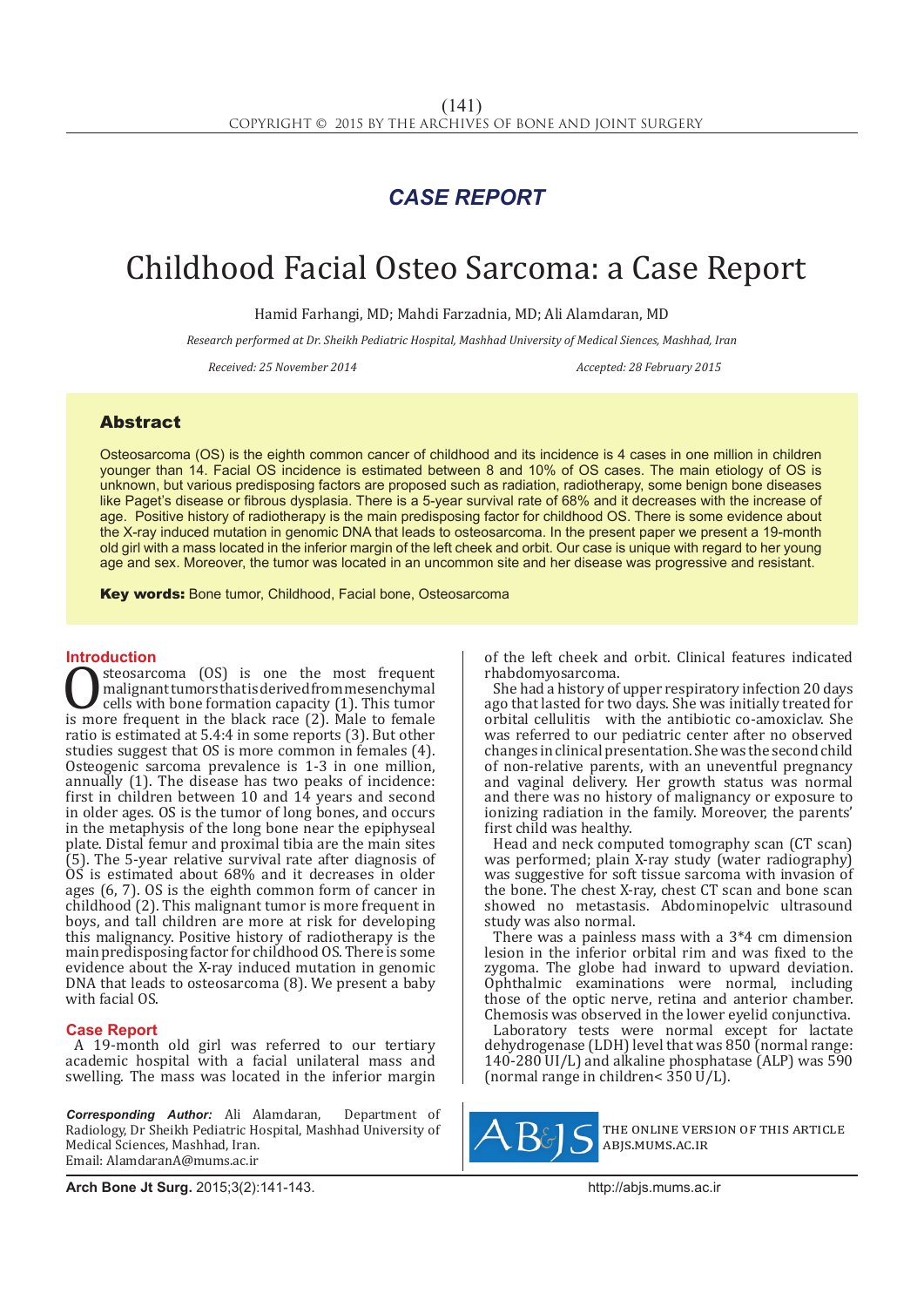VOLUME 3. NUMBER 2. APRIL 2015

**Figure 1. Highly pleomorphic cells and haphazard deposits of osteoid (A & B), a few foci of neoplastic cartilage (C) and necrosis (D). Figure 2. (a) Clinical and (b) radiologic features.**

A biopsy was performed of the lower eyelid conjunctiva and histopathological assessment was suggestive for osteosarcoma. In the histopathological evaluation the hematoxylin and eosin (H&E) stained section revealed proliferation of highly pleomorphic spindle cells exhibiting considerable variation in the size and shape. They showed large hyperchromatic nuclei with a high nuclear to the cytoplasmic ratio and high mitotic activity arranged in a disorderly fashion with neoplastic bone formation including thin irregular trabeculaes and osteoid. Also, a few foci of neoplastic cartilage and necrosis were seen [Figure 1].

Computed tomography scan of the orbital and paranasal sinuses indicated unilateral bulging due to a soft tissue mass with zygomatic bone origin. The compression effect was noted on the globe because of the intraorbital component. In the bone window, a mixed lytic and sclerotic lesion was seen in the zygomatic bone with sunburst periosteal reaction [Figure  $2$ ]. Metastasis work-up revealed no other site of invasion.

Standard chemotherapy (EURAMOS Clinical Trial) was started for this child, and despite initial regression, after two chemotherapy sessions, she did not show a good response. The child was readmitted due to tumor progression after 14 days. Due to tumor expansion and high risk progressive osteosarcoma, removal surgery was impossible. Treatment protocol was changed to high risk OS (MAPIE), but this shift did not stop the disease from progressing (9). Tumor remained inoperable after neoadjuvant chemotherapy. The chemotherapy course was continued for 10 sessions to control local growth. Palliative radiotherapy was administered, but response to treatment was tragic and she died after one year.

#### **Discussion**

Our case was unique with regard to sex and its presentation in a very young age. Moreover, the disease was progressive and resistant with a rare location.

Although osteosarcoma is one of the most frequent bone malignancies, head and neck OS is very rare. Facial OS incidence is estimated between 8 and 10% of OS cases (10). Maxilla and mandible is the main site of facial OS. In various articles mean age of patients with jaw OS was reported at about 40  $(10)$ 

The main manifestations of OS are pain, swelling and



ulceration (11). In our patient OS was presented with swelling without pain, ulceration was not observed during therapy, the mass was located in the zygoma, and the tumor did not invade the mandible or palate. This painless condition might have occurred because the tumor did not invade the optic or facial nerve.

Osteosarcoma radiologic findings include erosion and sunray spicules with a calcific center (5). Our patient's CT scan showed mixed lytic and a sclerotic lesion in the zygomatic bone with soft tissue mass and a sunburst and all of this were suggestive of OS.

Jaw OS has a better survival rate in comparison with other OS diseases, and has less metastasis and lymph node involvement (12). In the introduced case there was no evidence of metastasis or invasion. But she died one year after disease diagnosis due to resistance and having a progressive form of OS.

The main etiology of OS is unknown, but various predisposing factors are proposed such as mutation in the P53 or retinoblastoma gene, expression of PCNA and Ki-67 gene, radiation or radiotherapy, some benign bone diseases like Paget's disease or fibrous dysplasia (13). Our patient had no predisposing factor during the gestational period and after birth and her family history was negative for malignant diseases. Although, noting patients past medical history is very important in malignancy, there are cases without risk factors.

Differential diagnoses of OS include chondrosarcoma, rhabdomyosarcoma, Ewing sarcoma, bone metastasis, and osteomyelitis (13). Our patient was initially diagnosed as cellulitis due to her past history of an upper respiratory tract infection. After further investigations, her primary radiologic study was suggestive for<br>rhabdomyosarcoma. Finally, osteosarcoma was rhabdomyosarcoma. confirmed with a CT scan and histopathological findings.

Microscopic examination showed cellular stroma contained osteoid and chondroid, all of which confirmed the diagnosis of OS. Several studies revealed that there is no relation between histopathological classification and patients' survival. Also, no relation was found between immunohistochemical markers and prognosis (10). Facial OS is a difficult tumor to manage, and surgical resection is the main treatment option in OS. However, surgery leads to impairments of socio-occupational outcomes

THE ARCHIVES OF BONE AND JOINT SURGERY. ABJS.MUMS.AC.IR CHILDHOOD FACIAL OSTEOSRACOMA